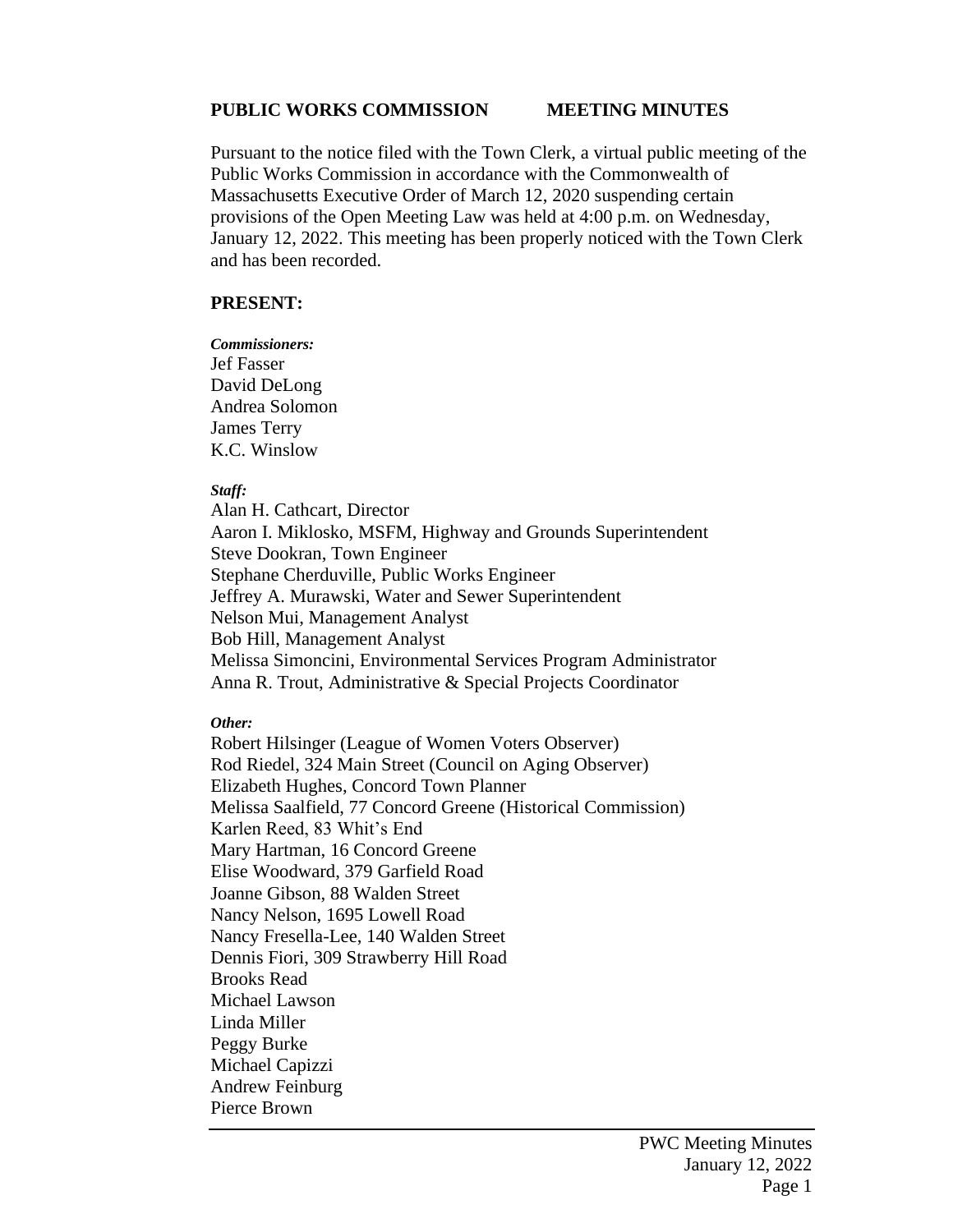Chuck Gibson Susannah Kay Chessie Cataldo Kate James Linda Escobedo Liz Stetson Mary Clarke

## **A: ACTION ITEMS**

**A-1 through A-3** - The meeting was convened at 4:00 PM. by Commissioner Fasser. Attendance roll call of Commissioners was made as follows: Andrea Solomon, Aye, James Terry, Aye, K.C. Winslow, Aye, and Jef Fasser, Aye.

The meeting minutes from Dec. 8, 2021 were approved by roll call: Andrea Solomon, Aye, James Terry, Aye, K.C. Winslow, Aye, and Jef Fasser, Aye.

Commissioner David DeLong joined the meeting after the roll call and meeting minutes approval.

Director Cathcart explained that the Solid Waste and Recycling Subscription Rate Hearing shown on the meeting calendar has been moved from February to June. This is being done to provide staff with an opportunity to take the time needed to analyze a number of factors. There has been some transition and temporary re-organization within Public Works to cover critical service areas and costs are being analyzed. The cardboard collection at Keyes Road is being included in this evaluation as the high demand and associated costs and impact on the Keyes Road campus call for a need to explore alternatives to the current process.

# **D: DISCUSSION/ACTION ITEMS**

## **D-1: FY23 Roads Program Review**

Director Cathcart welcomed those in attendance and explained that the presentation that was used at the Town Meeting preview this past weekend would be shared. A summary of the five-year capital improvement plan for key assets within the public Right-of-Way was shown. This plan includes needs relating to pavement/roads, pedestrian and bicycle improvements, stormwater improvements as well as traffic management and safety interests.

CPW is responsible for maintaining, repairing and replacing, 108 miles of public roadways. In addition, there are 25 miles of private roads that require attention. The Town has invested approximately two million dollars in the roads program for FY21 and FY22, which includes state contributions through the Chapter 90 funds. In accordance with recent requests through the Town Manager's office, staff have performed a comprehensive needs and budget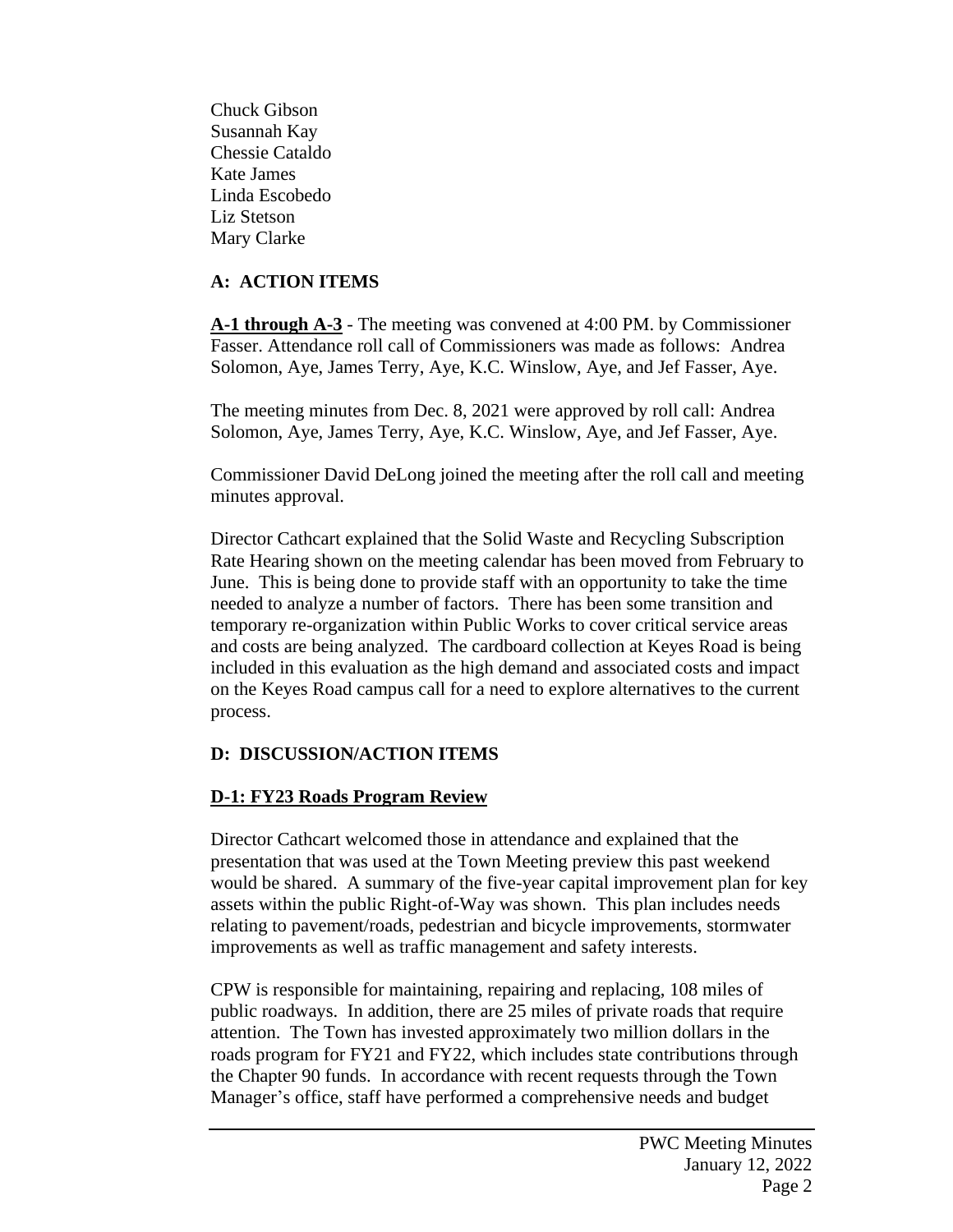assessment over a five-year period. Using a pavement condition index metric, they have identified a significant budget increase will be required, starting in FY23, to improve the condition of average, town-wide condition of roads from poor to good. The budget plan also incorporates other infrastructure improvements that require attention including stormwater/culverts, sidewalks and traffic management.

When a new road is installed, it has an expected life cycle of twenty five years. If no maintenance or improvements are made, between 15 and 20 years there is a precipitous drop in the condition of the road. The goal is to maintain an average condition Town wide at a good to excellent range. A new focus on roadway preservation is being evaluated as it is much less expensive than reclamation. Such techniques can be used to restore the roads reasonably quickly so that the experience for residents and businesses are positive. This work has a useful life of five to ten years versus the fifteen to twenty five year span generally associated with rehabilitated roads. Rehabilitation is done when the road has been allowed to significantly deteriorate and when additional improvements in related infrastructure is planned or called for including drainage, significant changes in intersections, adding sidewalks and crosswalks. Underground utilities (electric, telecommunications, water, sewer, gas) are funded independently through each respective utility, adding notable additional costs to such projects.

Under the road preservation strategy different preservation techniques can be used every five years or so. These techniques are fairly low cost to keep the roads in good condition.

Commissioner Terry asked about the Micro Processing and Asphalt Rubber treatments. He noted that there were a number of other techniques that were discussed and asked if they would also be used. Town Engineer, Steve Dookran, explained that there are several preservation treatments being evaluated. Micro Processing and Asphalt Rubber will be used first, as these techniques have been demonstrated to have had good results in the surrounding communities. Commissioner Fasser asked some questions about the longevity of these new techniques. Seven to ten years of use can be expected with the Asphalt Rubber process. The results of this process will be realized quickly.

Commissioner Winslow asked if these processes were more disruptive to residents. Mr. Dookran answered that the surface can be driven over within a few hours of application. Ms. Winslow also asked about the projected expenses being higher than in the past. Mr. Dookran explained that the goal is to raise the overall condition of roads from poor to fair to good to excellent. This requires a much larger investment into the treatment of the roadways. He noted the Town can't just concentrate on preservation and modest rehabilitation work. We also need to spend even more money on the roads that are in poor condition. Escalating asphalt prices, labor and fuel prices are also taken into account resulting in the need for increased funding.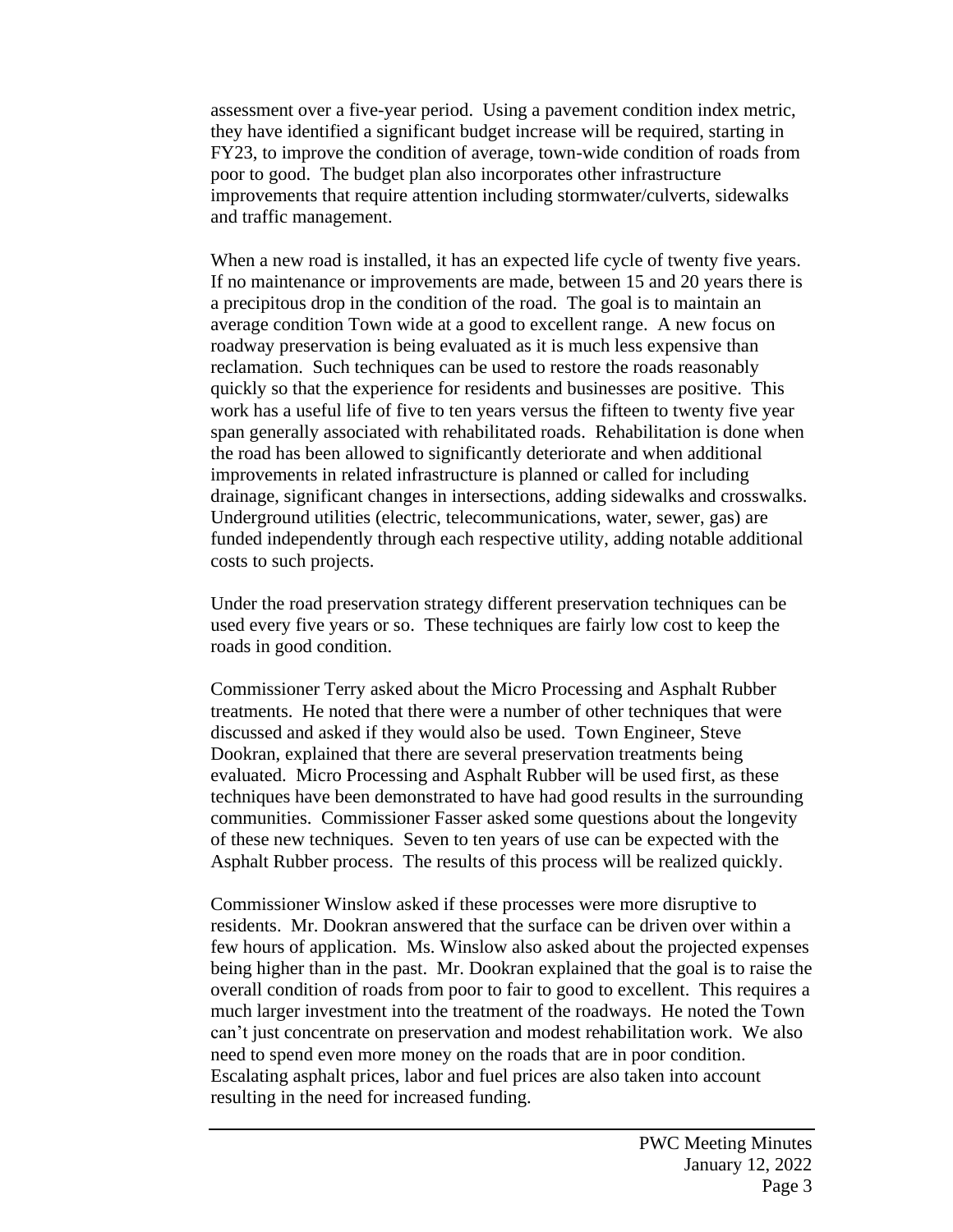Commissioner DeLong asked what the actual increased cost year by year is over what we've been spending. In the past we have found that if we were asking for two million dollars from the general fund budget, we might receive 1.25 million which would have been supplemented with Chapter 90 funds from the State. Director Cathcart highlighted the fact that unlike past budgets, for the first time he was aware of, this five-year plan includes an appropriate level of investment for less obvious infrastructure needs such as stormwater needs and culverts When you look at all the costs associated with infrastructure needs within the public Right-of-Way over a five year planning cycle it totals approximately 34 million dollars. The two million dollars allocated for these same needs in the recent past has resulted in the deterioration currently identified in this important infrastructure.

Mr. Dookran explained that if money isn't invested into the roads and related infrastructure based on the plan submitted, the cost will only escalate over time. If the 34 million dollars is not spent over the five year planning cycle, cost would probably be double this amount to bring the roads up to good condition. The Town of Lexington has been doing a mix of preservation and traditional rehab for many years now. Their PCI is presently in the 80's and their current budget is two million dollars annually. They have a similar number of miles of roads to maintain.

Commissioner Terry complimented Engineering for doing this analysis earlier than in the past which allows the Town to get bids out earlier allowing more competitive bids. Commissioner Fasser also expressed his appreciation for the granular level of budget data which makes it much easier to understand the cost.

Robert Hilsinger (League of Women Voters Observer) asked what the attendance was for the Roads Program Zoom Meeting held on January 11, 2022. Director Cathcart informed him that about twenty people participated.

The Engineering Division roads program plan presented to the Public Works Commission is based on the FY22 budget which has already been approved. The plan for increased investment has been submitted for consideration in future budget cycles. The Commission was informed that abutters that would be impacted by the work planned over the next construction period had been notified in writing and invited to a Roads Program Zoom Meeting held on January 11, 2022. Notification of this public meeting was also provided through a News and Notice on the website to invite the general public. This was done to make residents aware of the roadwork planned and allow them the opportunity to ask questions and provide input.

Mary Hartman, 16 Concord Greene, asked about the \$450,000 placeholder for traffic signals, and whether that is for replacing or adding new signals. Mr. Dookran answered that the existing signal at the intersection of Baker, Main and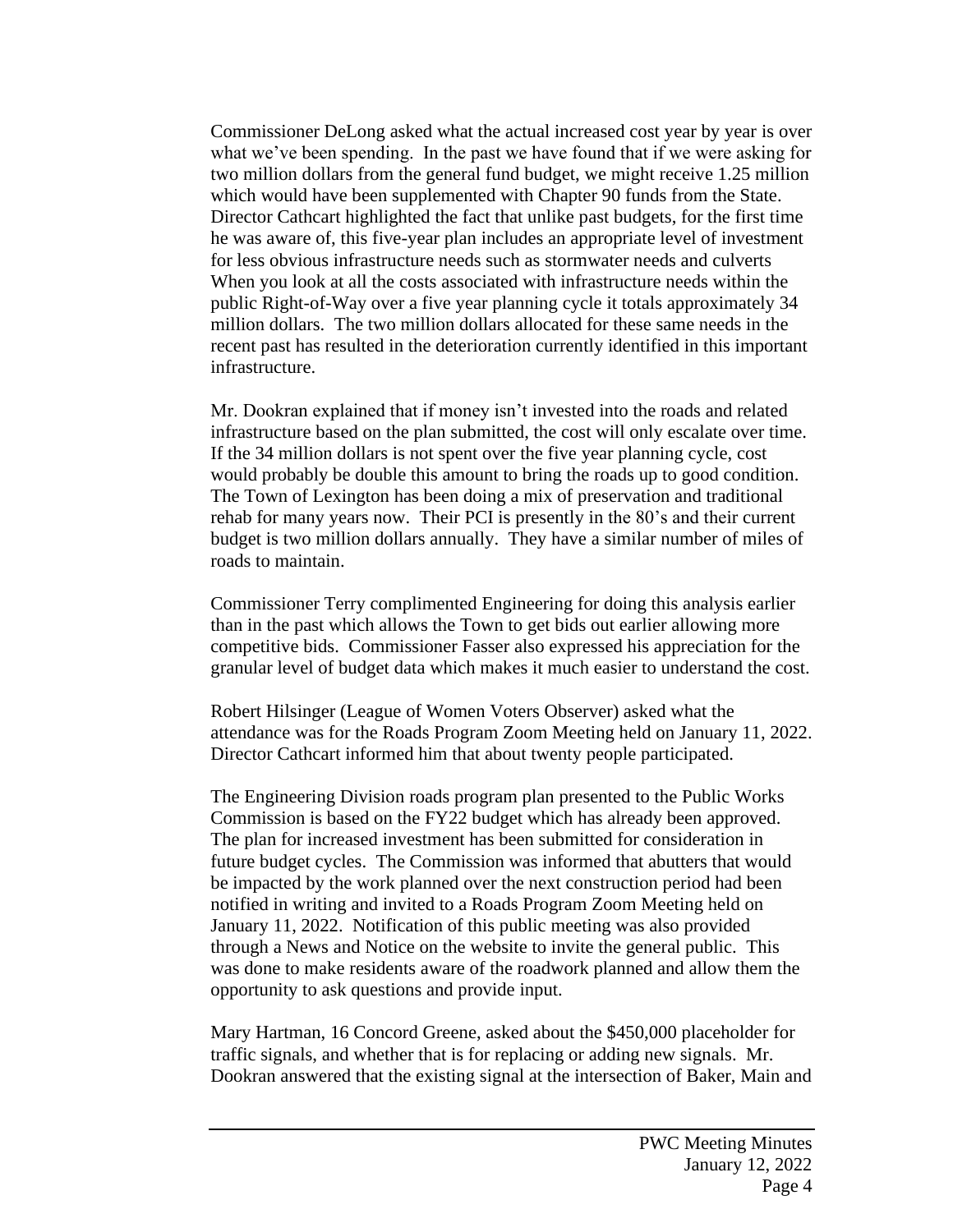Cottage and another at the intersection of Fitchburg Tpk. and Sudbury Road require replacement.

## **D-2: Annual Town Meeting – Draft Articles**

## • **PWC Sponsored:**

Director Cathcart noted that all articles to be sponsored at the upcoming annual Town Meeting by the Public Works Commission are non-controversial "administrative" articles that will likely be placed on the consent calendar. In the event an article is pulled from the consent calendar, a Commissioner will be assigned to present the article with support from staff - if needed. There are no significant borrowing requests anticipated for the water or sewer enterprise funds.

# • **Scenic Roads Bylaw (Historic Commission):**

A Scenic Roads Bylaw proposal, to be sponsored by the Historic Commission has been placed on the agenda for discussion given the potential impact it may have on public works existing authority and activities. Historically there have been conversations regarding enabling legislation that allows communities to designate certain roads as "Scenic Roads". Concord's Town Planner Elizabeth Hughes, who has been actively involved in advancing this proposed bylaw was invited to provide the Commission with an overview.

Ms. Hughes provided a general overview of the draft bylaw stating that the Scenic Roads Act of 1973 provides enabling legislation authorizing cities and towns the opportunity to adopt such regulations. If approved at Town Meeting, the Act authorizes the Historical Commissions, the Natural Resources Commissions (Conservation Commissions) or Planning Boards to develop regulations for any repair, maintenance, reconstruction or paving work within the public way that would require the cutting or removal of trees, or the tearing down or destruction of stone walls within designated roads. The proposed bylaw calls for the Planning Board to serve as the regulatory agent. The enabling legislation also states that if a Public Shade Tree hearing is required by the Tree Warden, it can be consolidated with a Planning Board public hearing.

Ms. Hughes volunteered that town interest in potentially adopting a Scenic Roads bylaw began in 1987, as it was included as a recommendation for consideration in a Town Land Use Plan. Similar recommendations also occurred in 1995 and 2001 where the Historic Master Plan recommended evaluation of the bylaw. The 2005 Comprehensive Long Range Plan also includes a recommendation for consideration of adopting an official Road's Policy that dealt with the historic and environmental sensitivity within that policy and included action items and goals dealing with implementing items for the protection of the historical and cultural vistas including farmland, scenic roadways, stone walls, major trees and village centers. The Envision Concord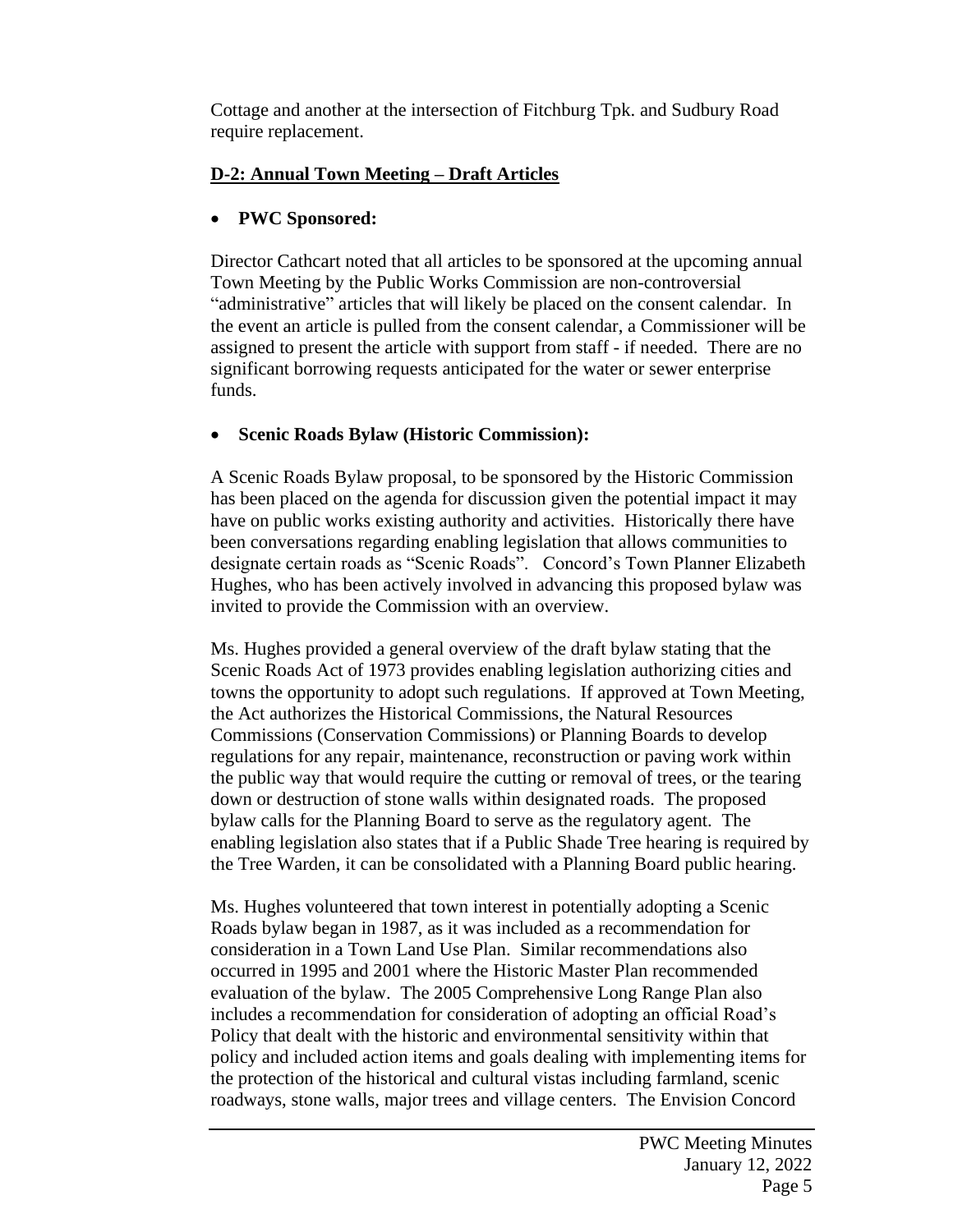Plan; Bridge to 2030, recommended action items to address the character and cultural resources of our roadways looking at the Scenic Roads as critical issues and looking at the 1994 roads policy to define features of a historical landscape.

Nine public roads are included in the draft warrant, with no private roadways being included. The roadways included are Ball's Hill Road, Barrett's Mill Road, Garfield Road, Liberty Street, Monument Street, Old Road to Nine Acre Corner, Strawberry Hill Road, Sudbury Road and Westford Road. The Town's website has an interactive map and other information on the Historical Commission's web page dedicated to the Scenic Roads Bylaw.

With regard to Town projects, repair, reconstruction, or paving projects that remove trees or destroy stone walls in the public right-of-way, the Scenic Roads Bylaw provisions would apply. Cutting or removal of trees by the Town in connection with right of way maintenance or to mitigate, eliminate or avoid hazardous conditions as determined by the Tree Warden is intended to be exempt. Scenic Roads designation does not affect receiving Chapter 90 funds.

Ms. Hughes explained that the rules and regulations for the scenic roads bylaw would be developed only if the bylaw is passed. These rules and regulations will define the actual application process for public hearings with the Planning Board. Guidance on how the Planning Board would evaluate projects that need a public hearing because of the Scenic Roads would also need to be defined. Public Safety would be a determining factor in making these decisions.

Steps to be taken by the Town Planner and Senior Planner between now and Town Meeting include gathering bylaws, rules and regulations, meetings with Town staff stakeholders and an initial draft of rules and regulations. If the article passes at Town Meeting the Town Clerk would certify the vote and submit to the Attorney General. Town staff would complete the draft of rules and regulations and review of those draft regulations would occur with the Public Works Commission, Historical Commission and Planning Board. A Public Hearing would then occur on the adoption of those rules and regulations.

Melissa Saalfield, Chair of the Historical Commission, residing at 77 Concord Greene was introduced to offer the perspective from the Historical Commission, the present sponsor of this article. Ms. Saalfield explained that it is the mission of the Historical Commission to identify and safeguard for posterity unique physical attributes of the Town; to conduct research for places of historic value and to recommend to the Town Manager methods of protecting and preserving these historic attributes and to review the effectiveness of regulatory tools to better protect and preserve the Town's character and cultural resources. The Commission is putting forth the Scenic Roads Bylaw and is urging Concord to join the over 100 Massachusetts towns that have adopted this bylaw. She expressed that she believes a mutually agreed solution can be developed by Town staff and she's asking for support of this regulatory tool.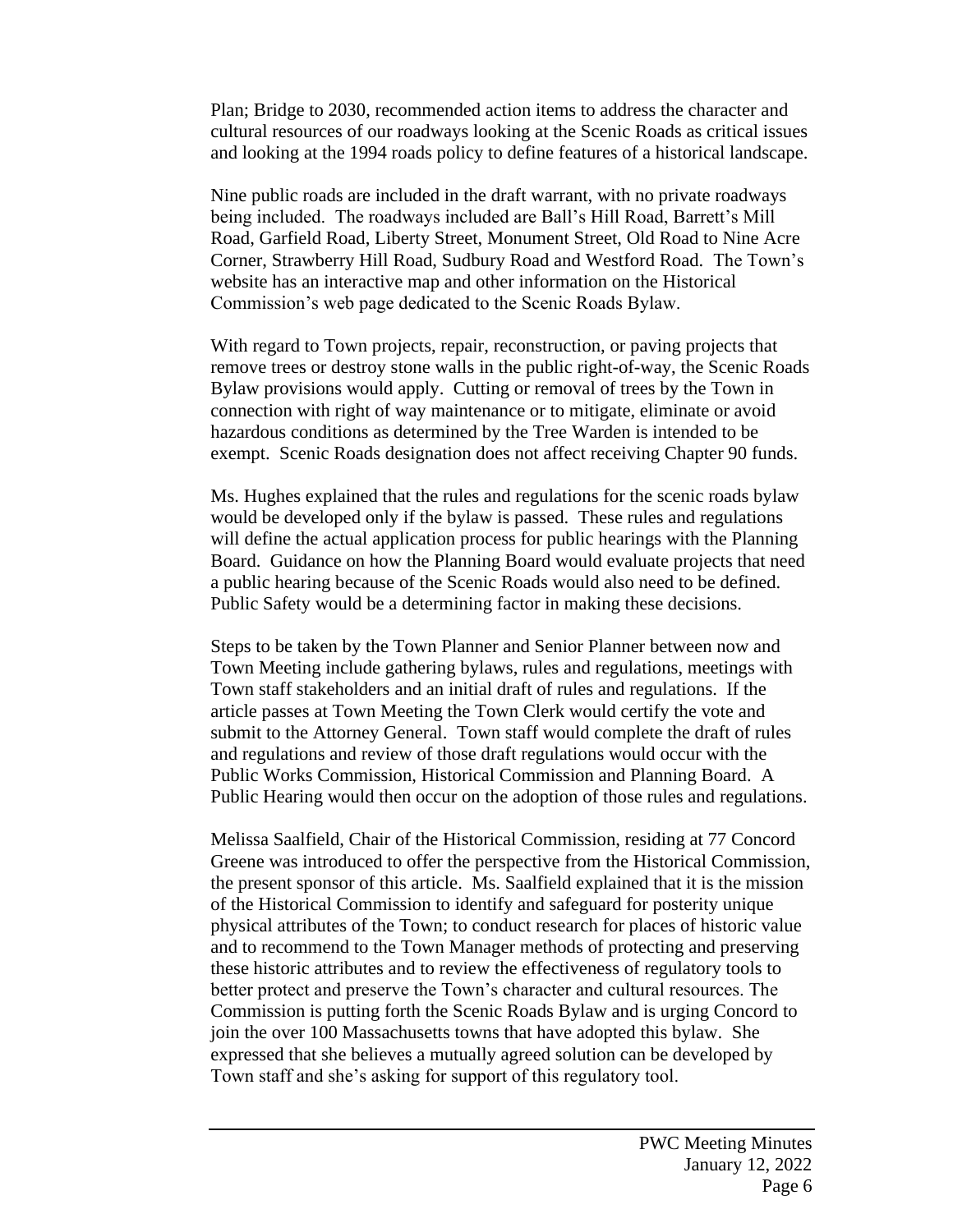Commissioner Fasser asked about personal property issues which appears not to be affected by the Scenic Roads Bylaw, as mentioned in a "Frequently Asked Questions" document developed for this article. He asked for clarification as the regulations provide guidance to property owners on the application process. Ms. Hughes explained that the bylaw could relate to a property owner who may be requesting the removal of a stone wall that is within the Town's Right of Way to install a driveway. In this case the Scenic Roads Bylaw would apply. It would not apply if the stone wall was on private property.

Commissioner Fasser also inquired as to how the Scenic Roads Bylaw would relate to areas already designated as historic districts. Ms. Hughes indicated this question had not previously been contemplated and volunteered she would look into this. Her understanding would be that in some cases, the Historic Districts Commission and Planning Board would likely be required to exercise their respective authority.

Commissioner Fasser also noted that while it had been suggested in this presentation that the Public Works Commission might be included in the process of developing rules and regulations, this is not actually referenced in the "Frequently Asked Questions". Ms. Hughes answered that she would make that edit. She also said that while the warrant article itself is fairly simple, the explanation section below it will include this same information.

Commissioner Fasser pointed out to the audience and some of the newer Commissioners that the Town does have a well thought out Roads Program Policy (developed at the request of the Select Board back in 1994). This Policy highlights a number of important design considerations and factors that inform the Public Works Commission when reviewing maintenance and improvements activities proposed within public ways, including impacts on stonewalls and shade trees. He further explained that this policy is something Public Works has historically been very proud of managing and administering to the benefit of the community. He explained the Policy informs design and construction considerations for *all* (emphasized) roadways and Right-of-Ways within the Town of Concord.

Ms. Hughes acknowledged this important policy and suggested that while the policy provided "guidance", the Scenic Roads Bylaw was intended to provide an additional layer of regulatory oversite when involving stone walls and public shade trees. It is not simply a recommendation of what "should" be considered and authorized by the Public Works Commission but what "shall" be considered and approved through the Planning Board.

Ms. Saalfield mentioned that this is not about what's going on right now in Town, but it is about the future development pressures on this Town and those around us which is enormous, and that we're trying to protect the historic character of Concord.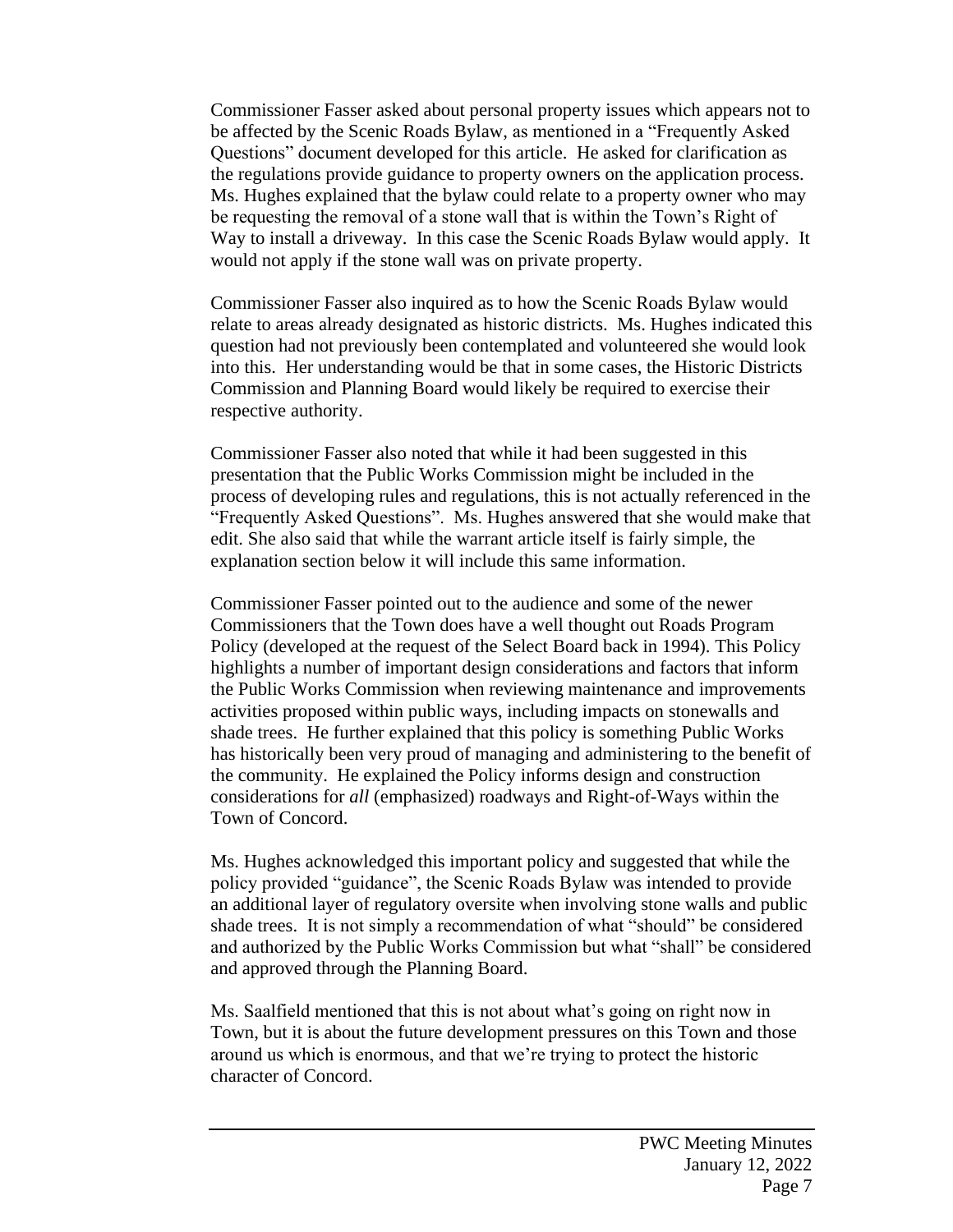Commissioner Winslow stated that it's good to see an extra layer of protection. She expressed that it would help to give guidance for Public Works and that it adds some formality to make sure that things don't fall between the cracks.

Commissioner Solomon expressed concern that imposing a new regulation in an area already managed effectively through Public Works would only involve an unnecessary layer of bureaucracy. She was glad to see that the bylaw noted that public safety is an important factor in evaluating what could be accommodated but felt it needed additional emphasis in any policy or regulation. She also questions if the Zoning Board should be the authority for these decisions. Ms. Hughes explained that the Planning Board is the correct authority in these situations.

Commissioner Fasser talked about the current Public Shade Tree Bylaw. This bylaw would trigger a hearing if a curb cut was requested through a stone wall. Ms. Hughes said that Planning would not have jurisdiction unless it was a Historic Road. Mr. Dookran explained that if there is a subdivision it goes to the Planning Board with review from Engineering. When someone comes to Engineering for a driveway permit, if there is a stonewall on private property, CPW has no jurisdiction. If the stone wall is in the Town's Right of Way, Engineering can put measures in place to mitigate.

There was a discussion about enforcement of the Bylaw and what fine can be assessed. Ms. Hughes stated that the fine is \$300 per day. Commissioner Terry asked about the fine and indicated that the Bylaw states \$300 per violation. Ms. Hughes will investigate further and get back to Director Cathcart with confirmation.

Elise Woodward, 379 Garfield Road expressed that from her perspective this bylaw is intended as a tool for the Planning Board and the Public Works Commission similar to the Public Shade Tree Bylaw to bring attention to the particular elements of our roadways that contribute to the unique and scenic properties of the Town. This bylaw reinforces the 1994 Public Works Commission Roads Policy and specifically the 1999 Commissioner's Road policy statement. The benefits of such an integrated approach were articulated in the Comprehensive Long Range Plan, which she was a co-chair, specifically section 4.7 in public facilities and infrastructure goal three mentioned the rural character of select roads. She encourages the Commission to support this bylaw.

Karlen Reed, 83 Whit's End asked if the Planning Board has voted to support this bylaw. Ms. Hughes responded that a formal vote has not been taken. It will come before the Jan. 25 or a meeting in February to take a formal vote.

Joanne Gibson, 88 Walden Street, explained that she felt the Public Shade Tree Bylaw is a good example of citizens and CPW working together. She sees the Scenic Roads Bylaw as another opportunity to work together with Public Shade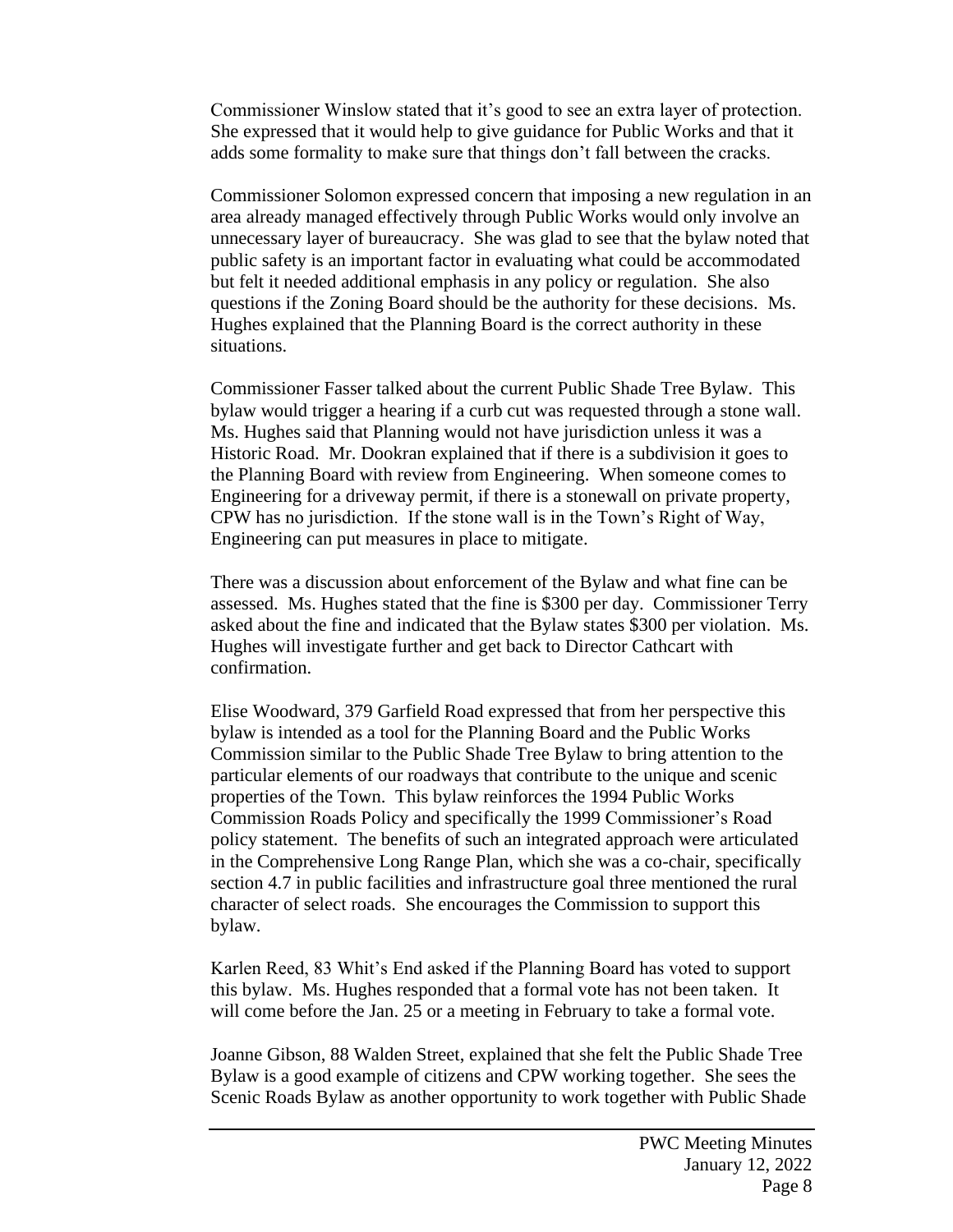Tree hearings on the roads which are designated as scenic. She sees this as a way for citizens and commissions to work together as part of a team.

Nancy Nelson, 1695 Lowell Road, explained that she looks at this as an opportunity to combine the expertise of people with historical background and experience. She said there is no real teeth that would damage anyone's project or property rights, but it allows people to exchange more information about what are the important elements of safety, the important characteristics of a historic road and how that contributes to the historic character. She felt it strengthens the dialogue among citizens and helps inform engineers about historical knowledge.

Nancy Fresella-Lee, 140 Walden Street, expressed that this is about education. She explained that even in the past citizens have been careful to preserve Concord's history and that other Towns have put this bylaw in place. This is about drawing attention to our scenic roads and emphasizing commitment to protecting the character of the Town.

Dennis Fiori, 309 Strawberry Hill Road, stated he is a member of the Historic Districts Commission and wanted to give a concrete example of how these Commissions and Public Works can work together to create a better situation. This came into place with the intersection of Cambridge Tpk. and Lexington Road. The original plan was fairly insensitive to the surroundings. With input from Historic Districts, Public Works was able to come up with an excellent solution for that intersection.

This topic will continue to be discussed at future meetings where the public is welcome to attend.

## **D-3: Director's Report**

- **Solid Waste and Recycling Program (Presented by Melissa Simoncini, Environmental Services Program Administrator) –**
	- o **Compost Site**  Highway crew did a great job accepting Xmas, trees, Styrofoam block and holiday lights at the compost site which is open Jan. 7,8,14 and 15. Residents order their Styrofoam bag online, pick them up at Public Works, pre-fill them with Styrofoam and bring to the compost site on the dates above.
	- o **Winter Season Curbside Pickup –** We urge residents to place containers in a location that will not impede snow removal operations. In the event of inclement weather and the cancellation of pickup, curbside pickup will occur on Saturday of that particular week. Communications via news/notice on the website and Code Red will inform residents of this situation.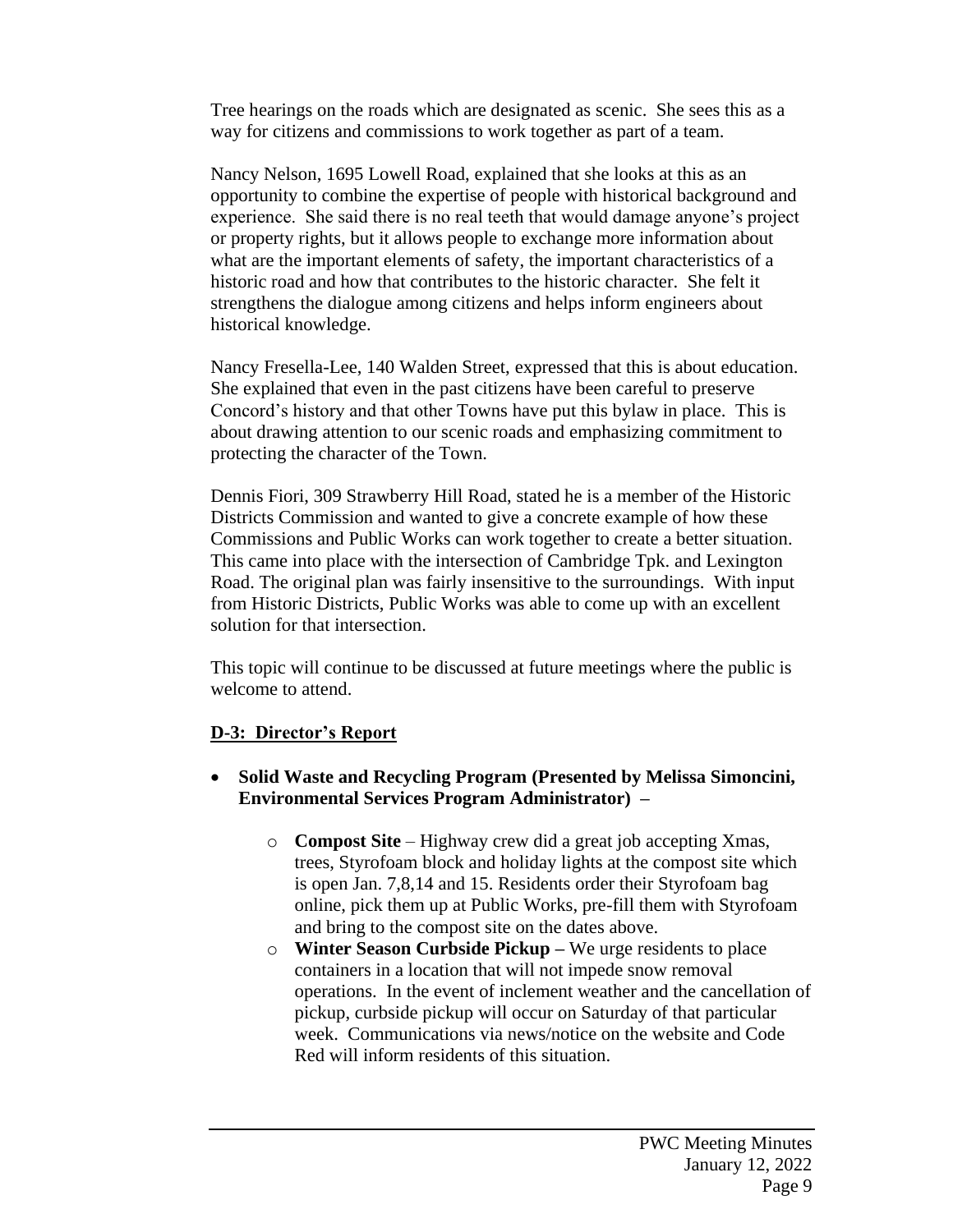- **Engineering (Presented by Steve Dookran, Town Engineer) –**
	- o **Hubbard Street** Sewer lining work has been initiated with the roads program project to be completed in the spring.
	- o **Monument Street Culvert** After completion of this reconstruction project, National Grid returned to reconnect their pipeline. A patch was placed on the road which will be resurfaced in the spring.
	- o **Safe Routes to School** A grant request has been submitted for a sidewalk from Cambridge Turnpike to Heywood Street. CPW had worked with the NRC to extend the stone wall into the right of way.

### • **Highway, Grounds and Cemetery (Presented by Aaron Miklosko, Highway and Grounds Superintendent) –**

- o **Winter Operations –** The first snow operation for the season occurred at about 2 AM on Christmas until about 11:30 PM. There was a total of 565 labor hours including Town staff and contractors and about 370 tons of salt were used bringing the cost of this storm to just over \$57,000.
- o **Compost Site –** Last month brush grinding was performed at the compost site. It is collected throughout the year on Wednesdays and Saturdays. This area is also used as a snow dump in the winter time.
- o **Emerson Park –** Sod was installed by our crews at Emerson Park.
- o **Ripley Field –** A large pine tree was removed which had been damaged during a storm event.

## • **Water/Sewer (Presented by Jeffrey Murawski, Water/Sewer Superintendent)-**

- o **Hubbard Street – Sewer Rehabilitation Project** A sewer pipe collapsed during the lining work, requiring an emergency repair of a small section of pipe.
- o **Monument Street – Water Main Break** Repairs were made to a twelve inch cast iron water main on December 26.
- o **January 2d Water/Sewer Events** A water main on Commerford Road and a sewer backup on Stow Street both underwent emergency repairs on this day. The Town of Bedford provided some assistance with equipment and personnel for the Stow Street work. There also was a power outage that affected one of our pump stations.

Director Cathcart pointed out that CPW operations crews had recently been called upon to respond to a number of untimely storm events and system upsets during both the Christmas and New Year's long-weekends. The hard work of the team should be recognized and is greatly appreciated.

## **D-4: Commissioner's Comments**